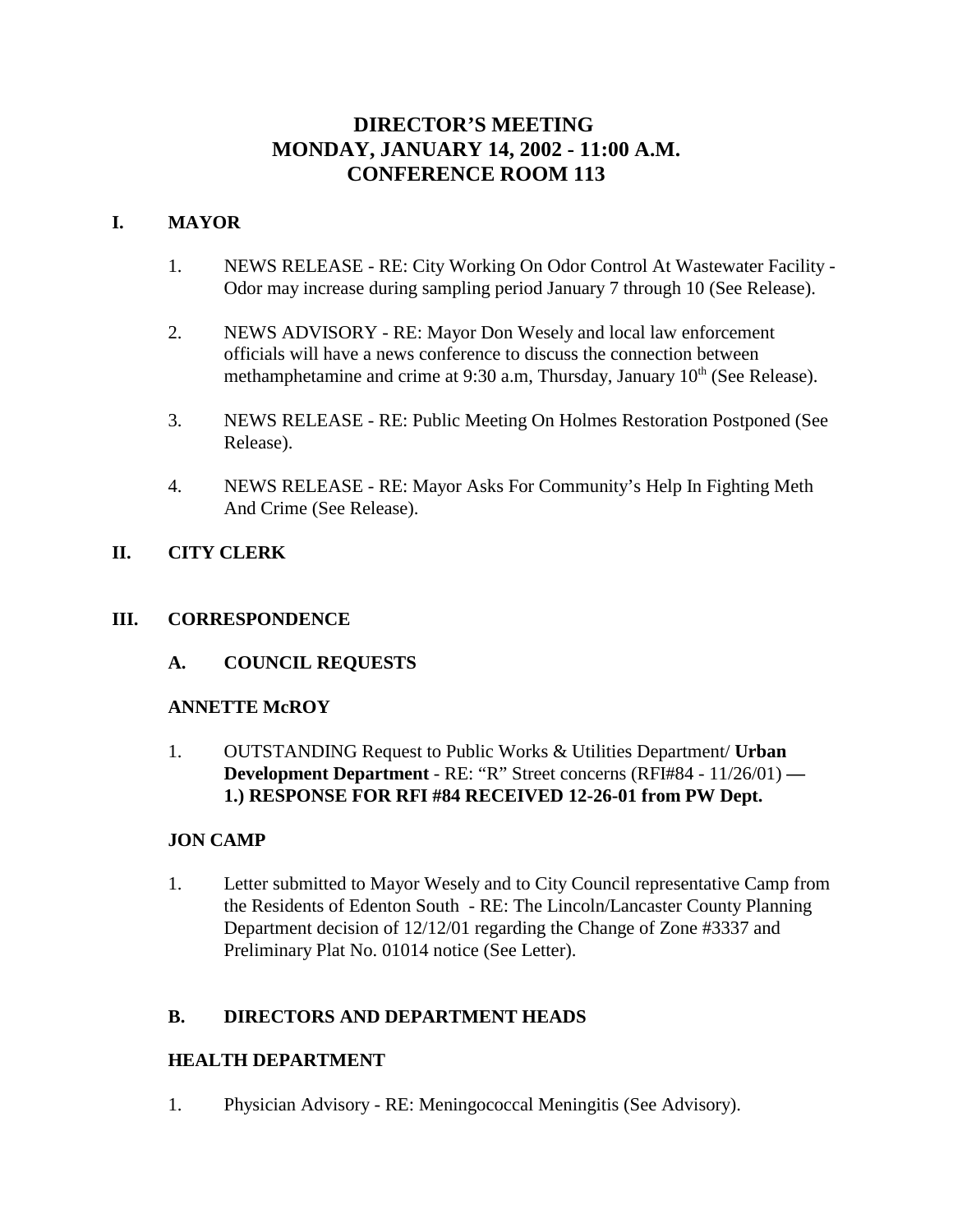2. NEWS RELEASE - RE: Flu Immunizations Still A Good Idea For Those Not Immunized (See Release).

# **HUMAN SERVICES**

1. Material from Kit Boesch - RE: Topic of Gambling in the Upcoming Legislative Sessions (See Material).

# **PLANNING**

1. Memo from Jean Walker - RE: Parker's Landing -  $80<sup>th</sup>$  & Cheney Ridge - Change of Zone No. 3337 (Bill No. 02-8) - Preliminary Plat No. 01014 (Bill No. 02R-4) (See Memo).

# **PUBLIC WORKS & UTILITIES DEPARTMENT**

1. Material from Margaret Remmenga - RE: Water & Wastewater Audits (Copy of the Material & Reports is on file in the City Council Office).

# **REAL ESTATE DIVISION**

1. InterOffice Memo from Clinton W. Thomas - RE: Vacation of a 5-foot portion of North 7<sup>th</sup> Street adjacent to the south 37 feet of Lot 9, Block 32, Original Plat of Lincoln (See Memo).

# **C. MISCELLANEOUS**

- 1. E-Mail from Brian Fuchs RE: Olympic Heights division of NW Lincoln along with most of the residents out there in the area between NW  $48<sup>th</sup>$  & NW  $56<sup>th</sup>$ Streets are tired of some of the activities that take place over their area of town problem is with the airplane, helicopter traffic that is generated from the Lincoln Airport (See E-Mail).
- 2. Material from Shelley R. Sahling, Policy Analysis Director & Assistant Counsel, LES – RE: 2002 Lincoln Electric System Legislative Guidelines (Copy of this material is on file in the City Council Office).
- 3. E-Mail from Travis Kudron RE: There is a parcel of land at 2215 S. 52<sup>nd</sup> Street of the number 17-32-408-012-000 according to the County Assessor - that land is zoned as residential and I am wondering about the process for getting that rezoned for business (See E-Mail).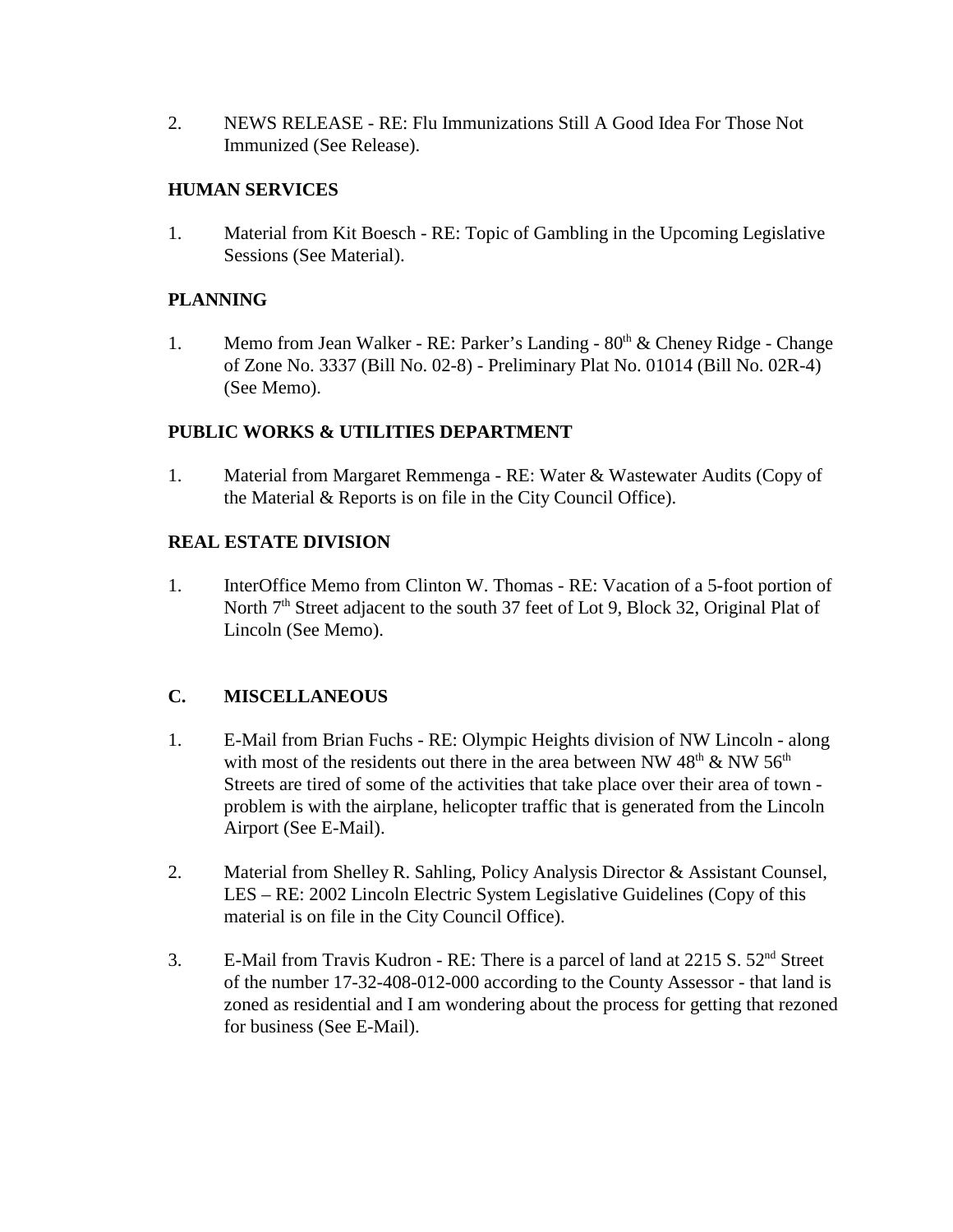- 4. E-Mail from Douglas Friendt RE: Time Warner Cable increase (See E-Mail).
- 5. Material from West "O" Area Business Association RE: New Officers were elected to the West "O" Area Business Association - The new officers are Karl Jensvold, President; Martin Huff, Vice-President; Brian Lavelle, Treasurer; Vince Cornell, Secretary (See Material).
- 6. Letter from Abe B. & Katharina Sidiki RE: Concerning Ornamental Light Poles (See Letter).
- 7. Faxed Letter from James Pattavina, for the Board of Directors, Country Club Neighborhood Association – RE: Change of Zone Request #3347 and 3340; and the Special Permit #1237 (A) for US Bank (See Letter).
- 8. Letter & Material from Bob Olson RE: Parker's Landing North of the Pine Lake Development at  $84<sup>th</sup>$  and Pine Lake Road & Opening "stub roads" between the Pine Lake development and adjacent developments (See Material).

# **IV. DIRECTORS**

# **V. CITY COUNCIL MEMBERS**

# **VI. ADJOURNMENT**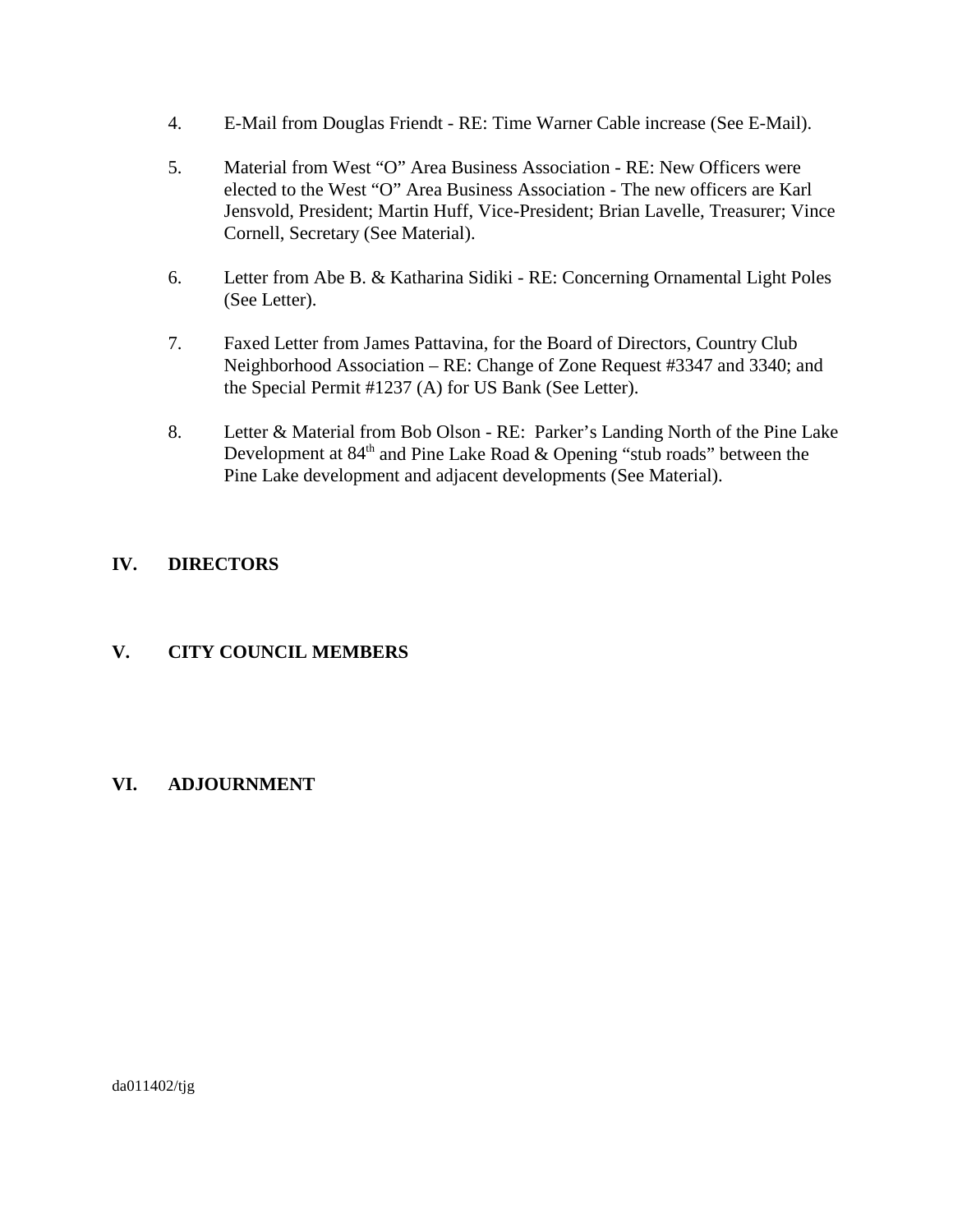# DIRECTOR'S MEETING **MINUTES** MONDAY, JANUARY 14, 2002 CONFERENCE ROOM 113

**Council Members Present:** Annette McRoy, Chair; Jonathan Cook, Vice-Chair; Coleen Seng, Jon Camp, Ken Svoboda, Glenn Friendt, Terry Werner.

**Others Present:** Mayor Don Wesely, Mark Bowen, Ann Harrell, Amy Tejral, Mayor's Office; City Clerk, Joan Ross; Dana Roper, City Attorney; Directors and Department Heads; Darrell Podany, Aide to Council Members Camp, Friendt, & Svoboda; Tammy Grammer, City Council Staff and Nate Jenkins, Lincoln Journal Star Representative.

#### **I. MAYOR**

Mayor Don Wesely introduced Nate Jenkins to everyone and welcomed him to Lincoln, Nebraska. Mayor Wesely stated to Council that Nate [Jenkins] is from Kansas and he will be the new Lincoln Journal Star Representative. [went around the room & everyone introduced themselves to Nate]

Mayor Don Wesely stated to Council that the Crime Statistics came out on the Meth issue and it is coming to a forefront and certainly it is of great concern to all of them. Mayor Wesely stated to Council that he thinks the Police Department and the Sheriff's Department have done a great job in trying to address this issue, but the problem has become greater than they can handle alone, so they need to have the communities help and that is the message they shared. Mayor Wesely stated to Police Chief Casady that he wants to congratulate the good effort of the department that put those statistics together so quickly. Mayor Wesely stated to Police Chief Casady that he would also like to congratulate him and all of us in this community for the figures that came out this morning about Lincoln having the lowest alcohol related to the traffic death rate in 97 cities. Mayor Wesely commented that's impressive and he knows that they have had to battle through some issues that haven't been too much fun to make this happen, but it's a great community and one of the consequences is having a fine statistic like this one to be proud of. Mayor Wesely stated to Police Chief Casady and everyone congratulations for this good news.

Mayor Don Wesely stated to Council that they probably read that they were able to keep the Volleyball Tournaments here, which he thought was good news. Mayor Wesely stated to Council that they worked closely with the Convention of Business Bureau to put together the package and they worked even particularly on the parking issues that were raised and among other things. Mayor Wesely stated to Council that competition as they talked about before is heating up for conventions and activities, so something they are working on is trying to build a stronger case for Lincoln. Mayor Wesely stated to Council that he thought this was really good news and they'll keep the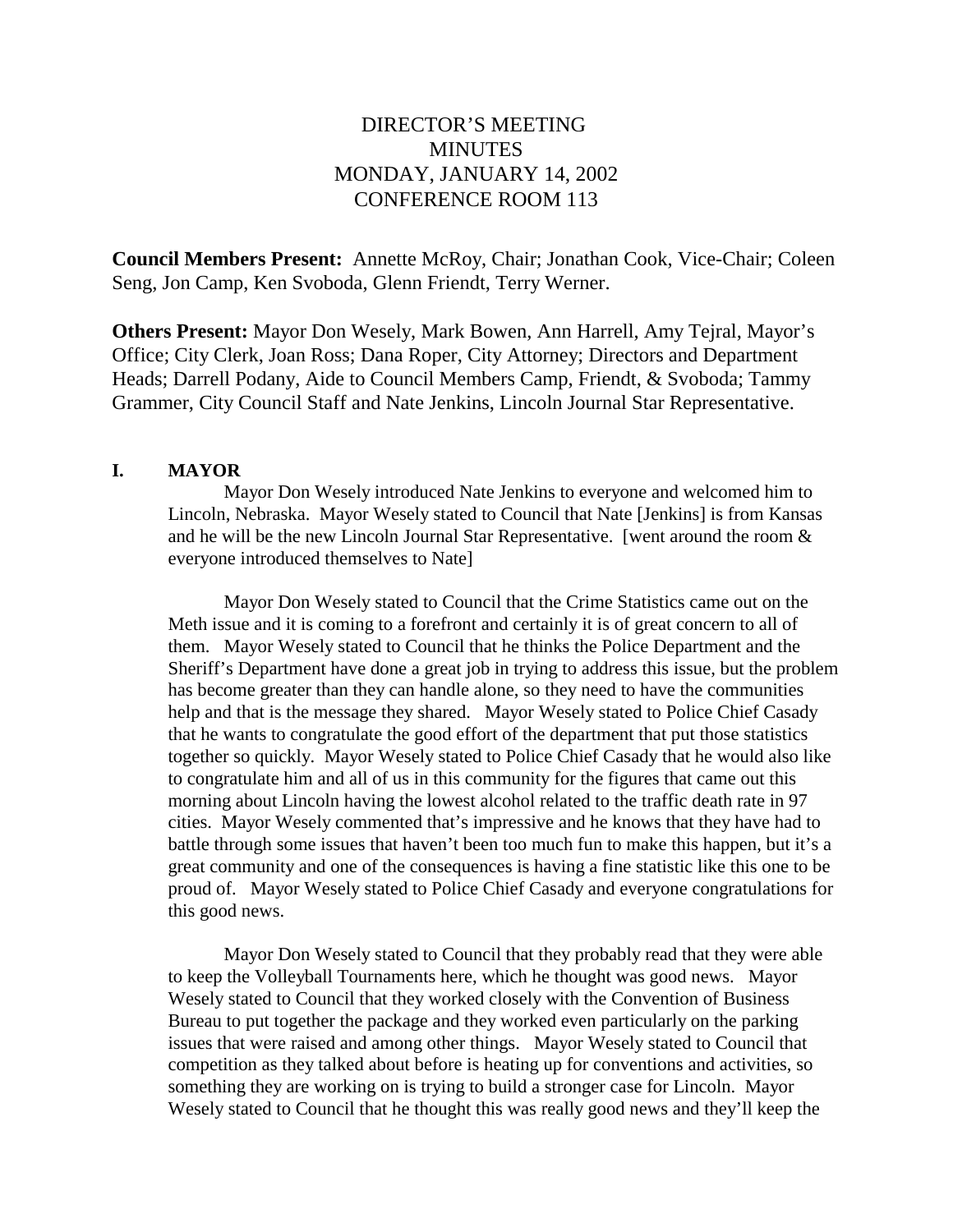#### effort up.

Mayor Don Wesely stated to Council that from the Legislature, which they know convened last Wednesday that there are a number of issues they are tracking and some of them again tie back into the Crime issue. Mayor Wesely stated to Council that one is the Ultimate Fighting-LB 10 proposal by Senator Hartnett, which is to make it illegal and commented that our view it is already illegal in the current statutes, but that's being decided in court and so legislation he thinks would be valuable and helpful to them if it would pass.

Mayor Wesely stated to Council that on a bad news front, Senator Don Pederson from North Platte introduced LB 961 to move the State Fair to Grand Island and LB 10.5 was introduced by Senator Thompson and Senator Vrtiska to take back the Antelope Valley money for Lincoln and Omaha. Mayor Wesely stated to Council that legislation will continue to be introduced over the next weeks or so, so they will be tracking it and they will try to give them an update as soon as possible on how it is going. Mayor Wesely stated to Council that they do have for them a listing of the legislation that they are initiating. [Mayor Wesely handed out some material to Council regarding City of Lincoln-2002 State Legislative Session Issues] Mayor Wesely went over the material with Council. [Copy of this material is on file in the City Council Office]. Mayor Wesely stated to Council that they will continue to monitor and inform them as they can on what's happening over there.

Mayor Don Wesely stated to Council that the Technology Council Report came out last week and they had the Conference. Mayor Wesely stated to Council that they had 70 people attend it, which Carol Connor staffed it for them and she did a great job and Mark Bowen as well. Mayor Wesely stated to Council that they had an excellent response and turn out, which led to several articles that they probably saw about the need for them to try and work together with Lincoln and Omaha and as a community for those technology needs.

[Mayor Wesely handed out a memo to Council regarding Additional Cost Saving Measures] Mayor Don Wesely stated to Council that due to revenue shortfalls in the City General Fund caused by the slow economy and slower than projected Sales Tax Collections, Administration is implementing additional spending restraints. Mayor Wesely stated to Council that he issued this memo, which addresses further steps that they plan to take to deal with the Budget. Mayor Wesely stated to Council that Steve Hubka is here to answer any of their questions that they might have on it. Mayor Wesely went over the hand out with Council. [Copy of this memo is on file in the City Council Office]. Mayor Wesely indicated to Council that the last item is not listed on the hand out and stated that he has met with the Leadership of the City Unions, which they have met a couple of times now to talk about different options. Mayor Wesely indicated to Council that they have been very willing to talk and discuss options and they understand the situation that they are in. Mayor Wesely stated to Council that they hope to have back to them sometime in the future some ideas on where they can save money, so that's what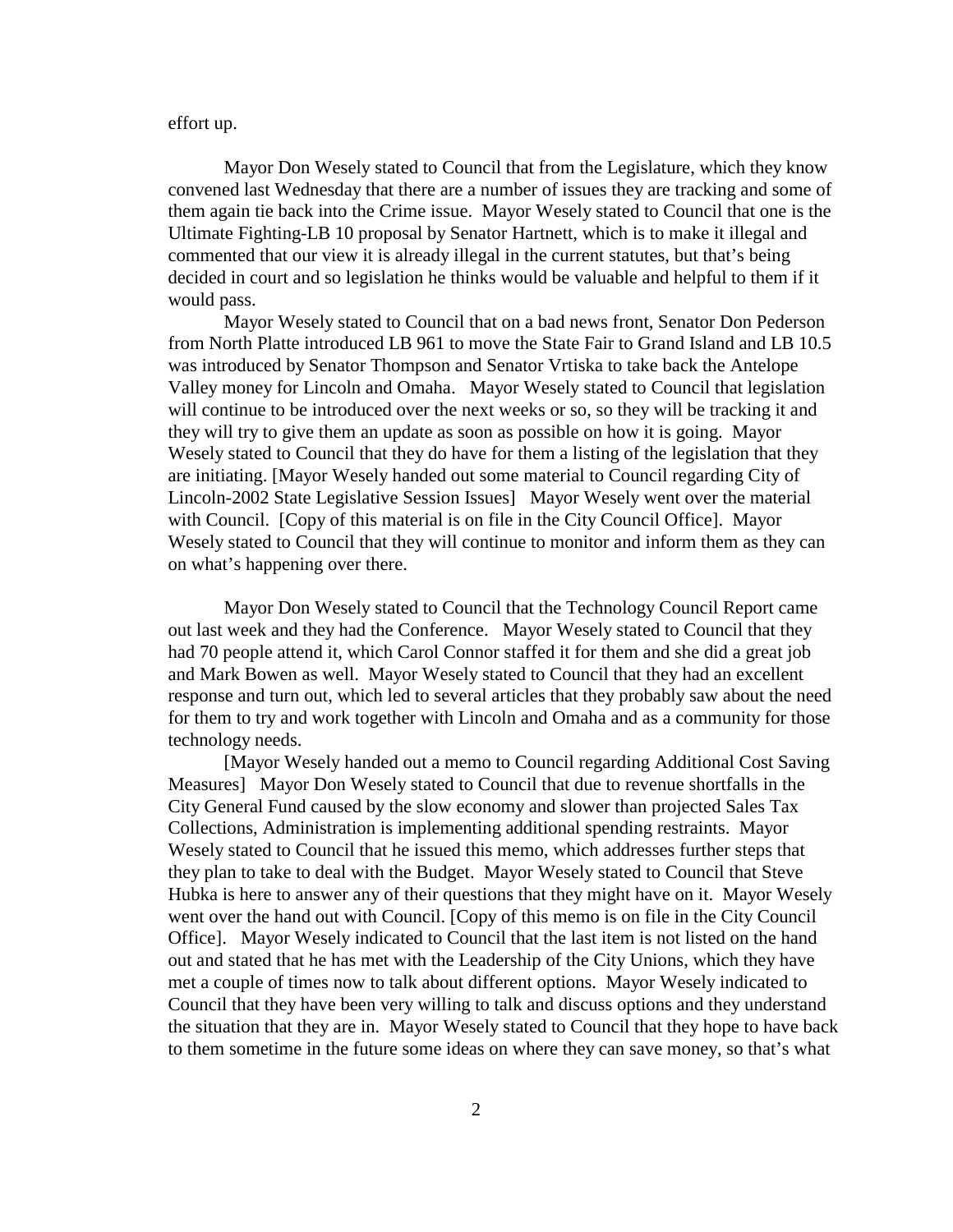they are looking at. Mayor Wesely stated to Council that they will get some more figures within the next few days. Discussion continued with comments and questions from the Council on this issue.

Mayor Don Wesely stated to Council that he knows they got their invitations for the February  $2<sup>nd</sup>$  opening ceremonies for the new branch Libraries and commented that this will be a really significant day in Lincoln.

Mayor Don Wesely stated to Council that they also got invites to the Mayor's Summit on School/Community Partnerships Meeting for Thursday, January 31<sup>st</sup> and hopefully they will be able to be a part of it.

Mayor Don Wesely stated to Council that there will be a Joint Lincoln Public Schools/City/County Meeting on Friday, January 25<sup>th</sup> and in talking to the County Board who's kind of coordinating it that the Meth Crime issue seems appropriate for this Joint Meeting to have a discussion about it. Mayor Wesely stated to Council that they will be out seeing the Juvenile Jail and it seemed like this would be the perfect time to have a briefing by Chief Casady and Sheriff Wagner for all of them because it's really related. So, they will get a chance to be briefed on it at that time.

Mayor Don Wesely stated to Council that he also wanted to mention to them that in regards to Item 16 that is on their Agenda for today, which is dealing with the U.S. Bank issue on the sign that in having had a conversation, they've got two different options to deal with on this issue. Mayor Wesely stated to Council just FYI that their preference is Item 16 the Special Permit vs. the Zoning Change.

- 1. NEWS RELEASE RE: City Working On Odor Control At Wastewater Facility Odor may increase during sampling period January 7 through 10. — NO COMMENTS
- 2. NEWS ADVISORY RE: Mayor Don Wesely and local law enforcement officials will have a news conference to discuss the connection between methamphetamine and crime at 9:30 a.m, Thursday, January  $10<sup>th</sup>$ . — Mayor Don Wesely mentioned this issue during his comments to Council under "I. Mayor". (See that discussion)
- 3. NEWS RELEASE RE: Public Meeting On Holmes Restoration Postponed. NO COMMENTS
- 4. NEWS RELEASE RE: Mayor Asks For Community's Help In Fighting Meth And Crime. — Mayor Don Wesely mentioned this issue during his comments to Council under "I. Mayor". (See that discussion)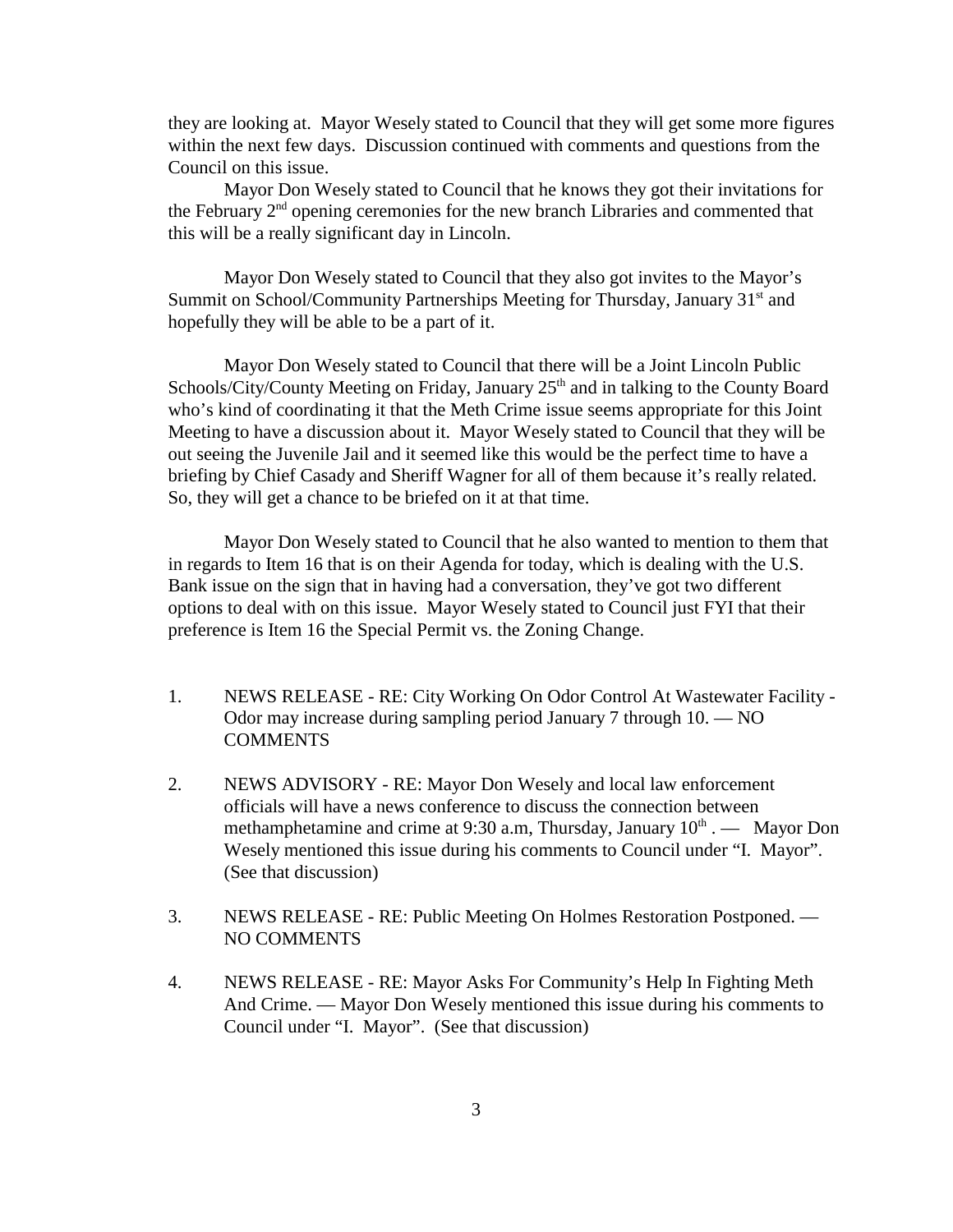#### **II. CITY CLERK**

City Clerk Joan Ross stated to Council that in regards to Item 1 [Manager Application of Rebecca P. Haskins for the "Gas-N-Shop's" at several locations (13 locations)] she was in communication with the Liquor Commission again and she was informed that hearings on this application will come up on February  $4<sup>th</sup>$ . City Clerk Joan Ross stated to Council that she did notify them that this item was on their Agenda today with possible Action and she will keep getting informed about it. Unless, Dana Roper knows something different, that she doesn't anticipate that there has been any Action on it prior to February  $4<sup>th</sup>$ . Ms. McRoy asked Chief Casady if he will be at the Formal Council Meeting today. Chief Casady stated to Ms. McRoy that if they would like him to be there, he will be there. Ms. McRoy stated to Chief Casady that they will talk about it at the "Noon" Meeting today and let him know. Chief Casady stated to Ms. McRoy okay.

City Clerk Joan Ross stated to Council that in regards to Items  $3 \& 4$  [Application] of Whitehead Oil Company dba "U-Stop Convenience Shop" for a Class "D" liquor license at 2700 Porter Ridge Road & Manager application of Britany S. Davis for Whitehead Oil Company dba "U-Stop Convenience Shop" at 2700 Porter Ridge Road] she will call these two items together.

City Clerk Joan Ross stated to Council that when they get to Item 8 [Change of Zone 3347-Amending Section 27.69.160 of the Lincoln Municipal Code to provide for increased square footage of signage and placement of a sign in a required yard in connection with a special permit for a parking lot] that this item is also in connection with Item 12 [Change of Zone 3340 - Application of U.S. Bank for a change of zone from R-1 Residential to B-1 Local Business on property generally located at South 27<sup>th</sup> Street and Woods Boulevard] & Item 16 [Special Permit 1237A - Application of U.S. Bank to construct a 40 square foot-ground sign in the front yard on property generally located at South 27<sup>th</sup> Street and Woods Blvd.]. City Clerk Joan Ross stated to Council that they may want to delay Item 16 because it is a Special Permit by Resolution and so that all of these items could have Action at the same time.

City Clerk Joan Ross stated to Council that she just wanted to point out to them again that on Item 10 [Amending the pay schedules of employees whose classifications are assigned to the pay range prefixed by the letter "M" by crating the positions of "Antelope Valley Project Manager," Assistant Health Director," and "Resource & Program Development Coordinator."] they have a request for  $2^{nd} \& 3^{rd}$  Reading today.

City Clerk Joan Ross stated to Council that when they get down to Item 13 [Change of Zone 3337 - Application of Patrick Mooberry for a change of zone from AGR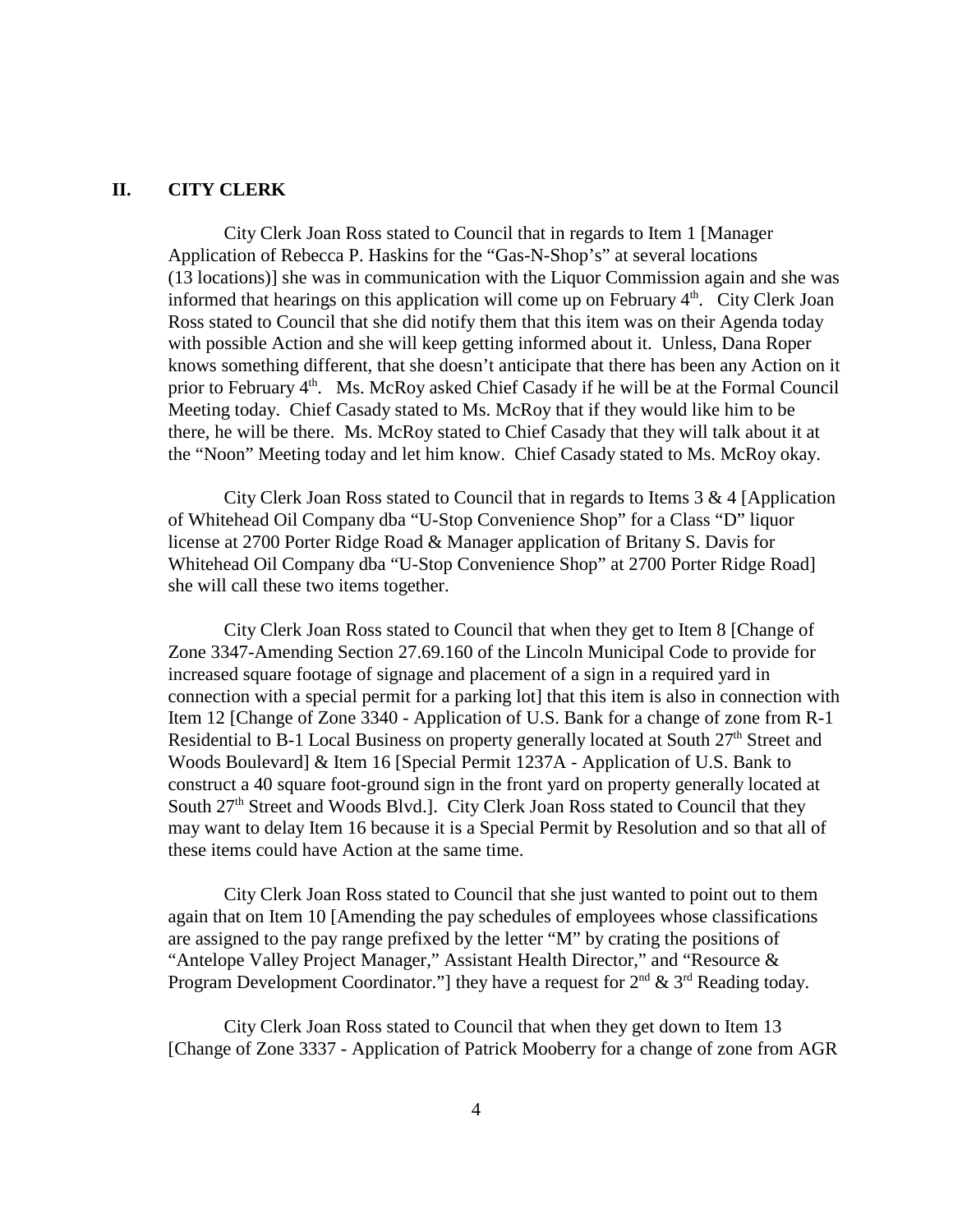Agricultural Residential to R-1 Residential and R-3 Residential on property generally located at South 80<sup>th</sup> Street between Pine Lake Road and Old Cheney Road] they may want to have a delay on Item 17 [Accepting and approving the preliminary plat of Parker's Landing for 115 residential lots and two outlots, and waiver of the Design Standards to allow sanitary sewer to flow opposite street grades, on property generally located at South 80<sup>th</sup> Street between Pine Lake Road and Old Cheney Road]. City Clerk Joan Ross stated to Council that she also handed out to them a Motion-To-Amend that the City Attorney's Office prepared this morning for Item 17.

City Clerk Joan Ross stated to Council that in regards to Item 30 [Request of Public Works to set the hearing date of Monday, February 25, 2002 at 5:30 p.m. and place on the Formal City Council Agenda the following: – 02R-3 – To provide authority to pave Orchard Street from 40<sup>th</sup> to 41<sup>st</sup> Streets and assess the cost thereof against the benefitted properties] they just need a motion on it to set the hearing date.

City Clerk Joan Ross stated to Council that in regards to Item 49 [Approving the use of public right-of-way by University of Nebraska-Lincoln for the installation of buried fiber optic cable in  $11<sup>th</sup>$  Street and in the alley behind 1155 "Q" Street to connect an existing vault 120 feet south of "O" Street to the alley between "P" and "Q" Streets] that apparently there is some question as to whether or not this request should actually be corrected and indicated that it should be the request of "Galaxy" not the "University of Nebraska". City Clerk Joan Ross stated to Council that there is some talk that may be this item would not move forward. Dana Roper stated to Council that he thinks they referred it on Pending until they get it figured out, that apparently there is some problem on collecting some of their fees from the provider and they want to get this squared away before they move forward with it. Ms. McRoy asked Mr. Roper if they should put this item on Pending today. Mr. Roper stated to Ms. McRoy 'yes', please. City Clerk Joan Ross noted to Council that this is an application by "Galaxy". Ms. McRoy stated to City Clerk Joan Ross okay.

City Clerk Joan Ross noted to Council that their Miscellaneous Referral Sheet has a couple of items on it.

### **III. CORRESPONDENCE**

#### **A. COUNCIL REQUESTS**

#### **ANNETTE McROY**

1. OUTSTANDING Request to Public Works & Utilities Department/ **Urban Development Department** - RE: "R" Street concerns (RFI#84 - 11/26/01) **— 1.) RESPONSE FOR RFI #84 RECEIVED 12-26-01 from PW Dept. —** NO **COMMENTS**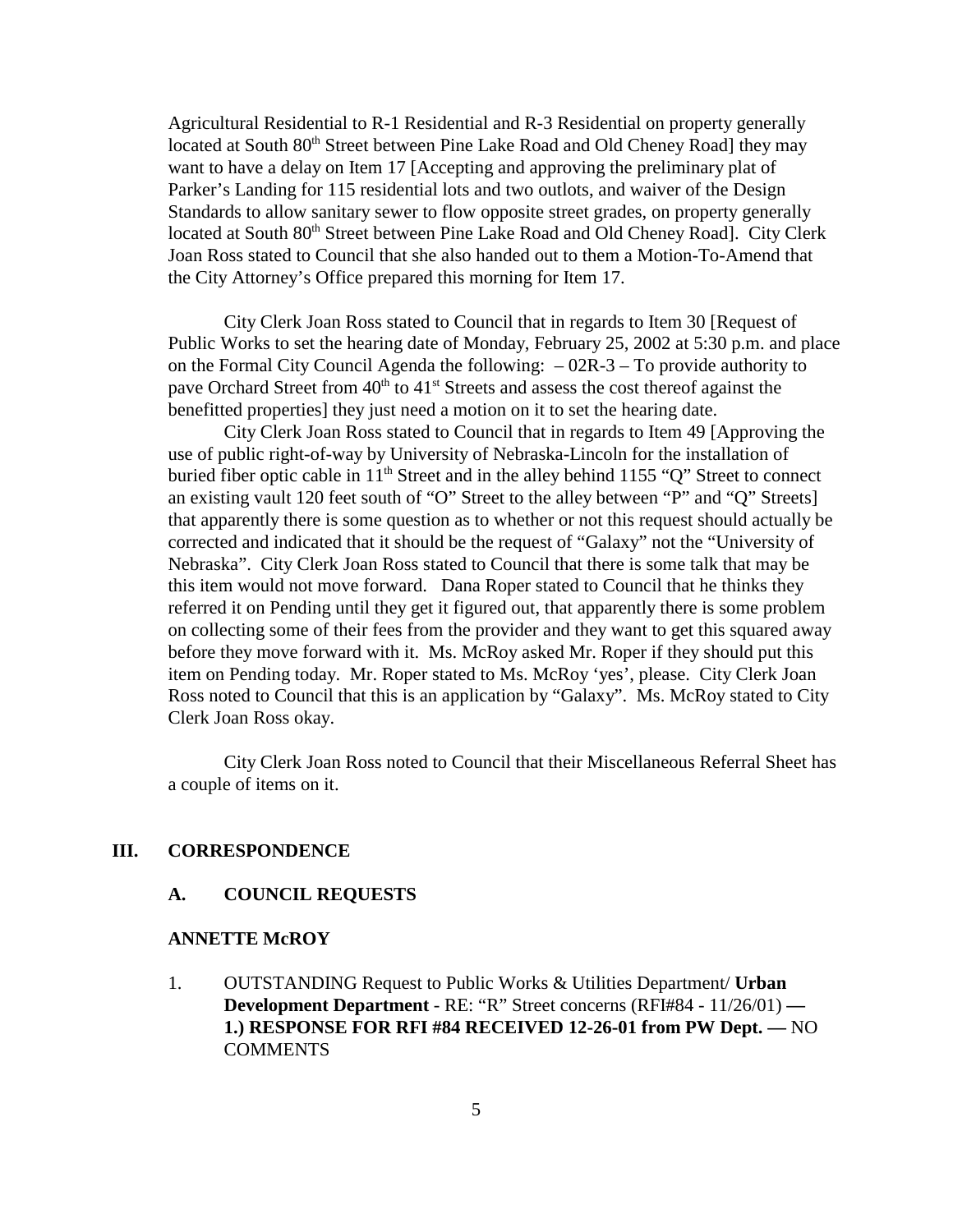#### **JON CAMP**

1. Letter submitted to Mayor Wesely and to City Council representative Camp from the Residents of Edenton South - RE: The Lincoln/Lancaster County Planning Department decision of 12/12/01 regarding the Change of Zone #3337 and Preliminary Plat No. 01014 notice. — Mr. Camp asked Mayor Wesely if he had any input on the Edenton South-Parker's Landing situation that he would like to share with them, so he can respond to this letter. Mayor Wesely stated to Mr. Camp that they've talked about it and [inaudible] that they will be supportive of trying to work things out with them. Mayor Wesely stated that he knows they would like to see more park on it that he thinks the lesson here is that they need to have this Infrastructure Finance thing where they have the authority to require some parks and [inaudible]. Mayor Wesely stated to Mr. Camp that he is willing to work with them, but he doesn't have a solution because he knows what he would like to see and what they would like to see. Mayor Wesely stated to Mr. Camp so they don't have a strong feeling one way or the other on it that they will work with them on whatever they think they need to do. Mr. Camp stated to Mayor Wesely that there's also the stub road issue or question. Mayor Wesely stated to Mr. Camp that they feel strongly on it that they really think the stub road should be opened up, but they need to connect. Mayor Wesely stated to Mr. Camp that it is a public safety issue as much as anything because they have to be able to get through the neighborhoods.

Discussion continued on this issue with Mayor Wesely, Roger Figard, Nicole Fleck-Tooze, Ray Hill and Kathleen Sellman with comments and questions from the Council. After discussion, Mayor Wesely stated to Council that he thinks they prefer it to be included into the decision now, but the actual connection doesn't physically have to take place immediately that it can be phased in at a later date. Mayor Wesely indicated to Council so that's what they are looking at as a compromise.

### **B. DIRECTORS AND DEPARTMENT HEADS**

#### **HEALTH DEPARTMENT**

- 1. Physician Advisory RE: Meningococcal Meningitis. NOTED WITHOUT **COMMENTS**
- 2. NEWS RELEASE RE: Flu Immunizations Still A Good Idea For Those Not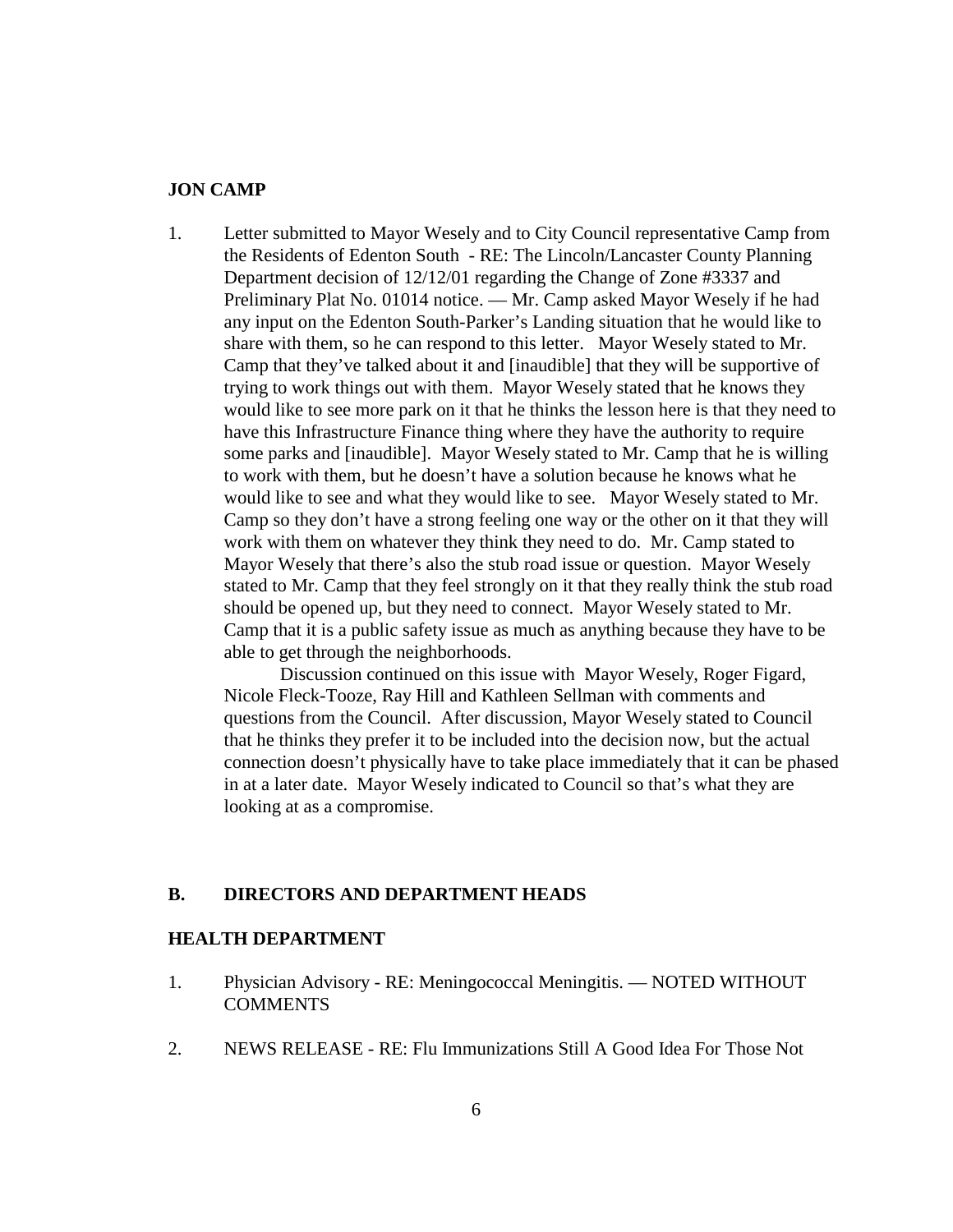Immunized. — Ms. McRoy asked Bruce Dart if there's a special rate for City employees. Bruce Dart stated to Ms. McRoy if they have Health Care Insurance it's free.

#### **HUMAN SERVICES**

1. Material from Kit Boesch - RE: Topic of Gambling in the Upcoming Legislative Sessions. — Ms. McRoy asked Mayor Wesely how does he feel about this issue. Mayor Wesely stated to Ms. McRoy the problem is on the petition drives, there's one that sends all of the money into the State and cuts the City out and the other one sends all the money to the City, so they would rather have the money than not [inaudible]. Ms. McRoy stated to Mayor Wesely that the County employer/City employer or whatever wrote their recommendation and asked if they are staying out of it how come this recommendation is saying that Lincoln/Lancaster County does not need video slots. Mayor Wesely stated to Ms. McRoy that he doesn't remember that study. Ms. Seng stated that she believes Ken Haar requested this back when he was on the Council. Ms. McRoy stated that the cover letter makes her think that this is a recent recommendation, so that's why she asked what their position was on it. Mayor Wesely stated to Ms. McRoy 'no', they don't. Mr. Werner stated that he asked Kit Boesch for information at the Common Meeting, so he thinks that this is where it came from on his request. Ms. McRoy stated to Mr. Werner okay and asked if this is still their recommendation on it. Mayor Wesely stated to Ms. McRoy 'no', that this is just a recommendation to them, but they haven't taken no official position on it. Ms. McRoy stated to Mayor Wesely okay and 'thanked' him.

#### **PLANNING**

1. Memo from Jean Walker - RE: Parker's Landing -  $80<sup>th</sup>$  & Cheney Ridge - Change of Zone No. 3337 (Bill No. 02-8) - Preliminary Plat No. 01014 (Bill No. 02R-4). — Council discussed this issue earlier. (See that discussion)

### **PUBLIC WORKS & UTILITIES DEPARTMENT**

1. Material from Margaret Remmenga - RE: Water & Wastewater Audits (Copy of the Material & Reports is on file in the City Council Office). — NOTED WITHOUT COMMENTS

#### **REAL ESTATE DIVISION**

1. InterOffice Memo from Clinton W. Thomas - RE: Vacation of a 5-foot portion of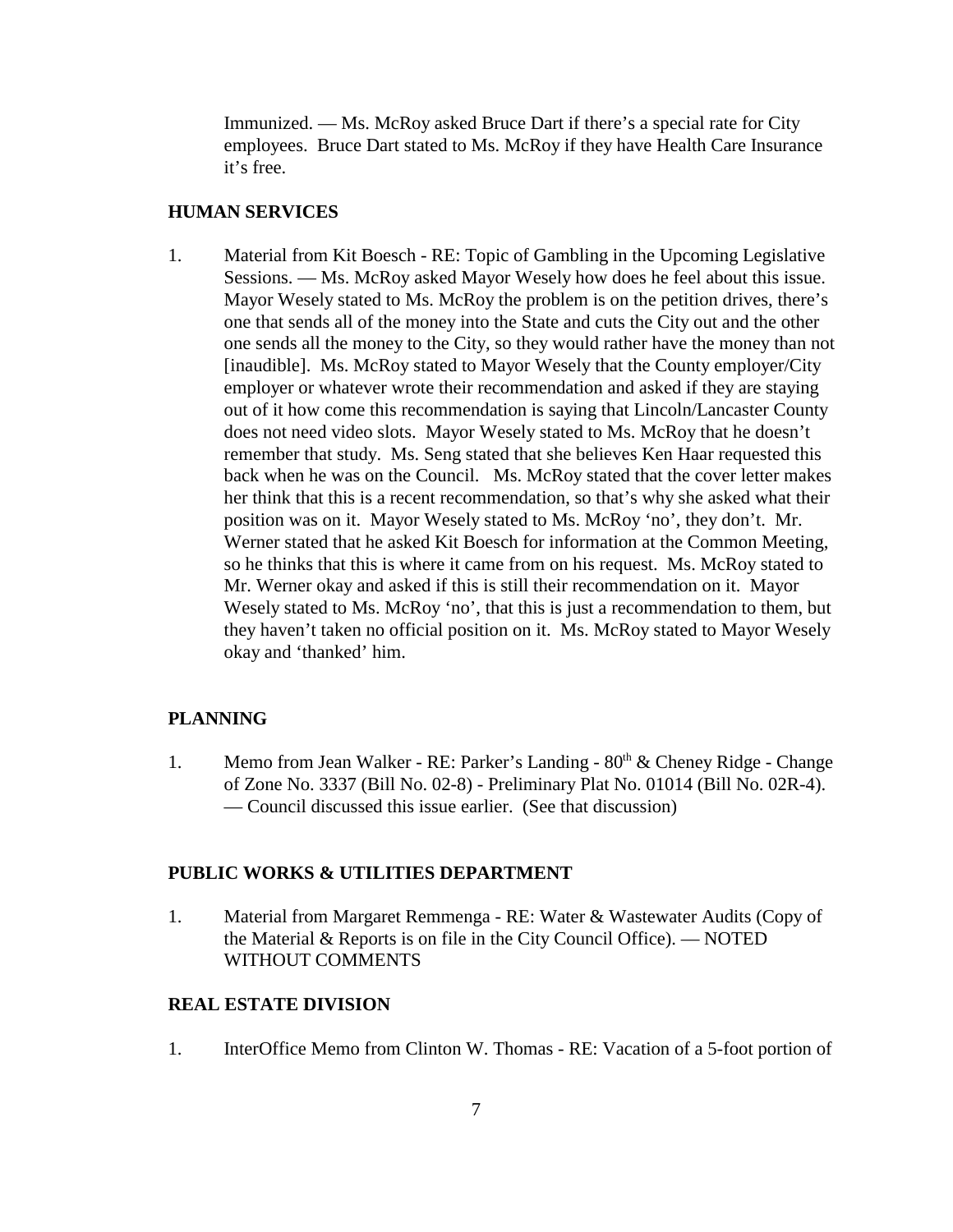North 7<sup>th</sup> Street adjacent to the south 37 feet of Lot 9, Block 32, Original Plat of Lincoln. — NOTED WITHOUT COMMENTS

# **C. MISCELLANEOUS**

- 1. E-Mail from Brian Fuchs RE: Olympic Heights division of NW Lincoln along with most of the residents out there in the area between NW  $48<sup>th</sup>$  & NW  $56<sup>th</sup>$ Streets are tired of some of the activities that take place over their area of town problem is with the airplane, helicopter traffic that is generated from the Lincoln Airport. — Ms. McRoy stated that she is sending this E-Mail through as a Request For Information. Ms. McRoy stated that she is working with Tammy Grammer on getting a letter sent and a RFI sent to the National Guard to see how this issue can be addressed or at least explain to them what their schedules are on it.
- 2. Material from Shelley R. Sahling, Policy Analysis Director & Assistant Counsel, LES – RE: 2002 Lincoln Electric System Legislative Guidelines (Copy of this material is on file in the City Council Office). — NOTED WITHOUT **COMMENTS**
- 3. E-Mail from Travis Kudron RE: There is a parcel of land at 2215 S. 52<sup>nd</sup> Street of the number 17-32-408-012-000 according to the County Assessor - that land is zoned as residential and I am wondering about the process for getting that rezoned for business. — Ms. McRoy asked the Planning Department to respond to this E-Mail. Kathleen Sellman stated to Ms. McRoy that they will respond to it.
- 4. E-Mail from Douglas Friendt RE: Time Warner Cable increase. Ms. McRoy asked Mr. Friendt if this is a relative of his. Mr. Friendt stated to Ms. McRoy 'yes', and commented that he didn't see this E-Mail. Ms. McRoy asked Dana Roper if he could have Steve Huggenberger respond to this E-Mail. Mr. Friendt stated that he thinks he has seen an answer to some other citizens regarding this issue. Ms. Seng stated that Mr. Huggenberger has a prepared letter in response to this issue. Mr. Friendt asked Dana Roper to send him a carbon copy of the response letter.
- 5. Material from West "O" Area Business Association RE: New Officers were elected to the West "O" Area Business Association - The new officers are Karl Jensvold, President; Martin Huff, Vice-President; Brian Lavelle, Treasurer; Vince Cornell, Secretary. — NOTED WITHOUT COMMENTS
- 6. Letter from Abe B. & Katharina Sidiki RE: Concerning Ornamental Light Poles. — NOTED WITHOUT COMMENTS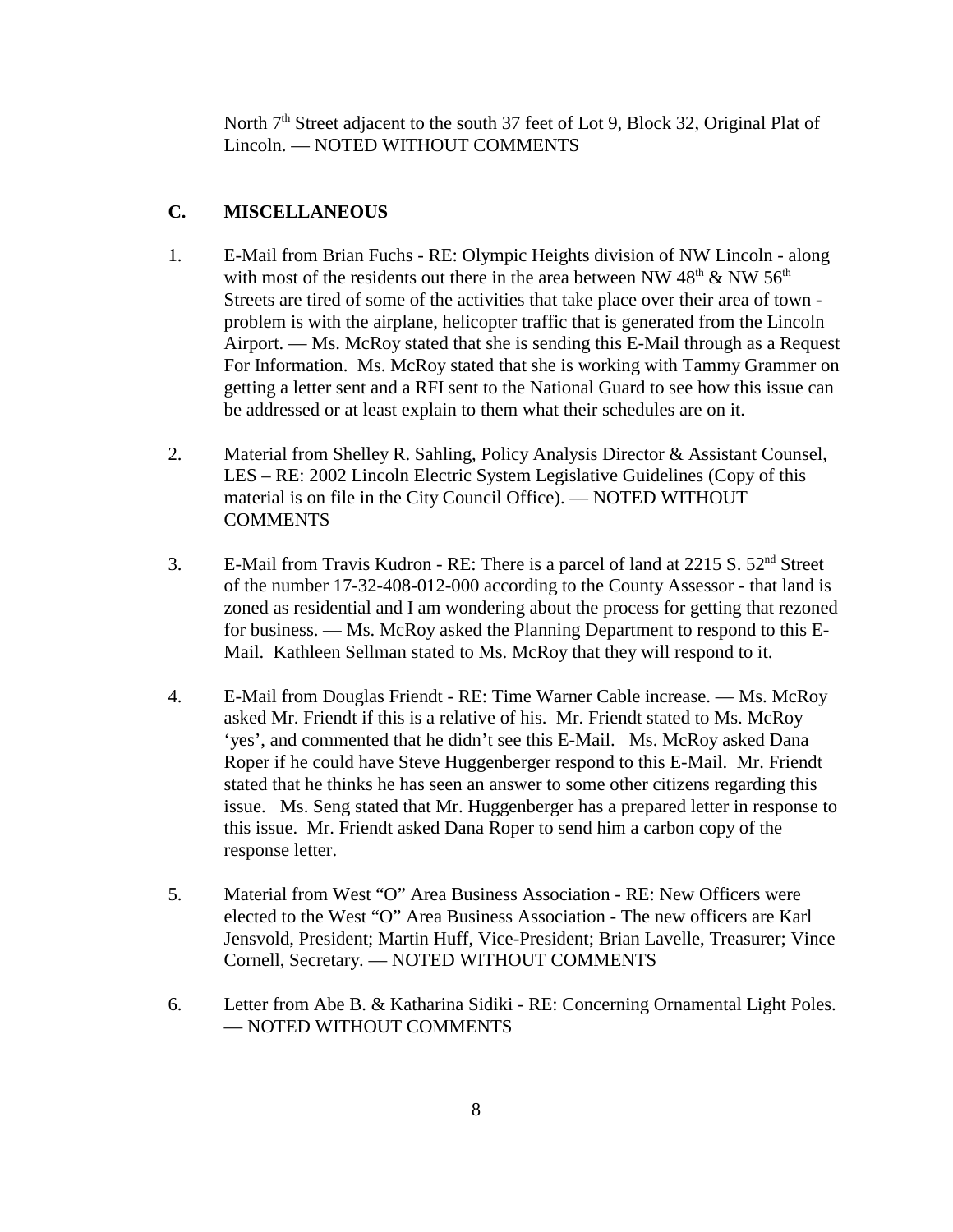- 7. Faxed Letter from James Pattavina, for the Board of Directors, Country Club Neighborhood Association – RE: Change of Zone Request #3347 and 3340; and the Special Permit #1237 (A) for US Bank. — NOTED WITHOUT COMMENTS
- 8. Letter & Material from Bob Olson RE: Parker's Landing North of the Pine Lake Development at  $84<sup>th</sup>$  and Pine Lake Road & Opening "stub roads" between the Pine Lake development and adjacent developments. — NOTED WITHOUT **COMMENTS**

[Mr. Cook, Vice-Chair read through the Director's Addendum (for January 14<sup>th</sup>) for Ms. McRoy, Chair]

# **ADDENDUM**

### **I. MAYOR - NONE**

**II. CITY CLERK - NONE**

#### **III. CORRESPONDENCE**

**A. COUNCIL REQUESTS - NONE**

### **B. DIRECTORS AND DEPARTMENT HEADS**

#### **PLANNING**

1. Material from Mike Brienzo, Transportation Planner - RE: Request For Information concerning the consideration of a bridge crossing over Wilderness Park along the Yankee Hill Road alignment (Copy of this Material is on file in the City Council Office). — Ms. McRoy asked who's Request For Information was this regarding Wilderness Park. Mr. Cook stated to Ms. McRoy that he doesn't know if this was a request, that he thinks that there is just so much material regarding this issue. Mr. Cook asked if anybody made it for their RFI. [Somebody stated to Council that this is just an FYI (For Your Information) material] Ms. McRoy and Mr. Cook stated okay.

#### **REAL ESTATE DIVISION**

1. InterOffice Memo from Clinton W. Thomas - RE: Vacation of the north 12 feet of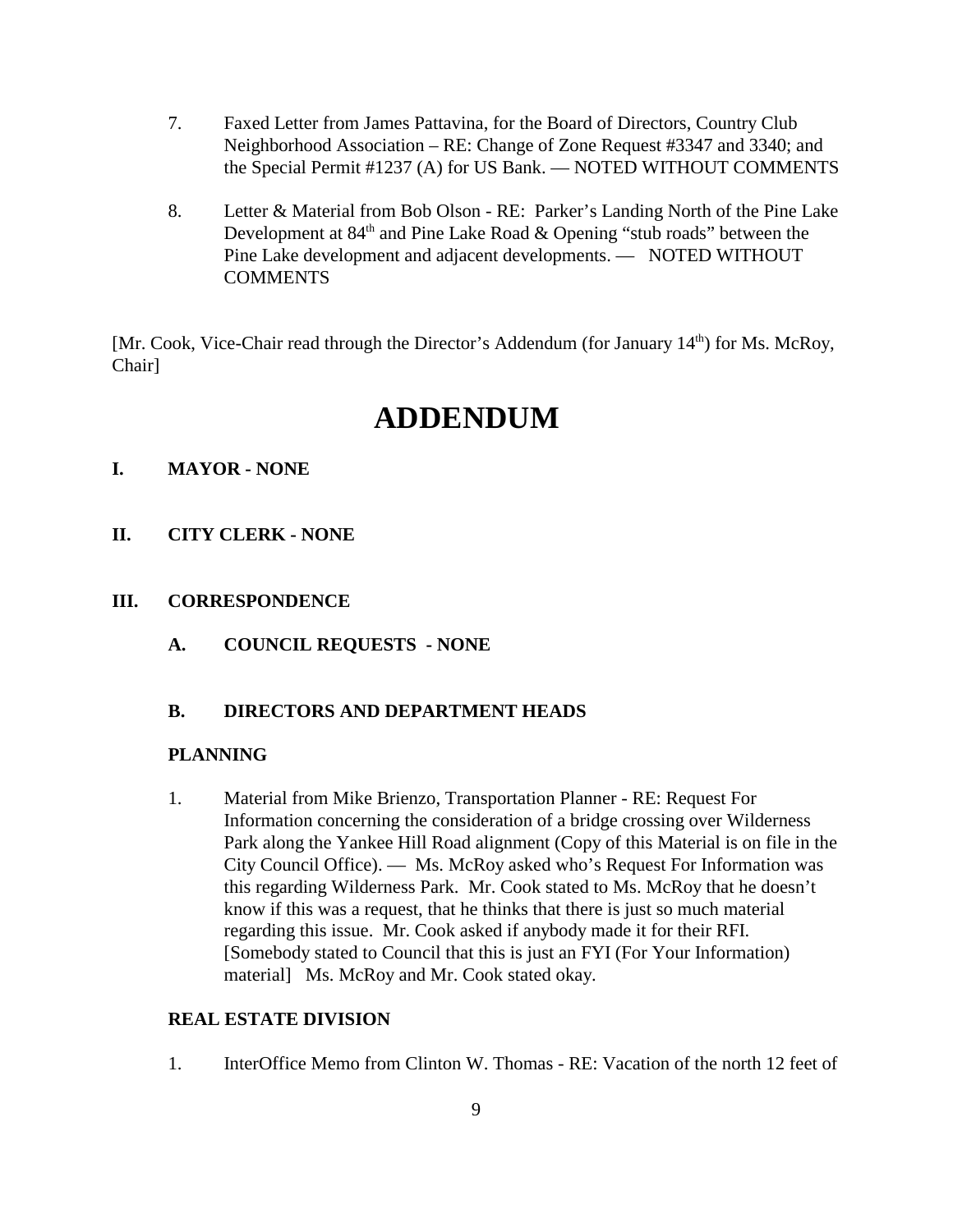West E Street from Folsom Street to SW 6<sup>th</sup> Street. — NOTED WITHOUT **COMMENTS** 

#### **C. MISCELLANEOUS**

1. Letter from Jack & Pam Gannon - RE: They would like to ask your support in protecting their neighborhood by – Voting against opening the  $80<sup>th</sup>$  Street stub road and the Northshore stub road & Voting against a housing development that compromises the integrity of the surrounding neighborhoods. — NOTED WITHOUT COMMENTS

#### **IV. DIRECTORS**

**PUBLIC WORKS & UTILITIES DEPARTMENT -** Nicole Fleck-Tooze stated to Council that they requested a report on the status of the sidewalks that had been ordered constructed, so they have an over view of the status of those sidewalks and a series of maps that are attached. Ms. Tooze indicated to Council that Harry Kroos and Roger Figard are here if they have any questions about it, otherwise, she will go ahead and hand out the material to them. [Nicole Fleck-Tooze handed out some material to Council regarding the Sidewalks Ordered Constructed] Ms. Tooze stated to Council that these are the sidewalk construction associated with the sidewalk locations ordered constructed in December 2000 and there was a request that had come forward before the holidays to review what the status of those sidewalks were. Mr. Cook stated that this had been a request from him because he had received some complaints from people who had asked for districts and was happy that they had ordered them, but than found out that in fact nobody was constructing, so they wanted to know the status of it. Ms. Seng stated that she appreciates this information because she was asked about one of them yesterday and about another one this morning. Ms. Seng 'thanked' the Public Works & Utilities Department for this information. Discussion continued with Council and Harry Kroos on this issue with comments and questions from the Council. Mr. Werner stated to Harry Kroos that he thinks that they all appreciates this report and commented that it was a good report. Mr. Werner stated to Mr. Kroos that he assumes that it was very time consuming for him to put this report together and asked if this information was available on the website. Mr. Kroos stated to Mr. Werner that they haven't updated it yet, but they have the original information when the Resolution was passed and the maps on the website are not quite as detailed, but it does identify locations and where sidewalks are ordered. Council 'thanked' Harry Kroos for this report and stated that they appreciate it. (Copy of this material is on file in the City Council Office).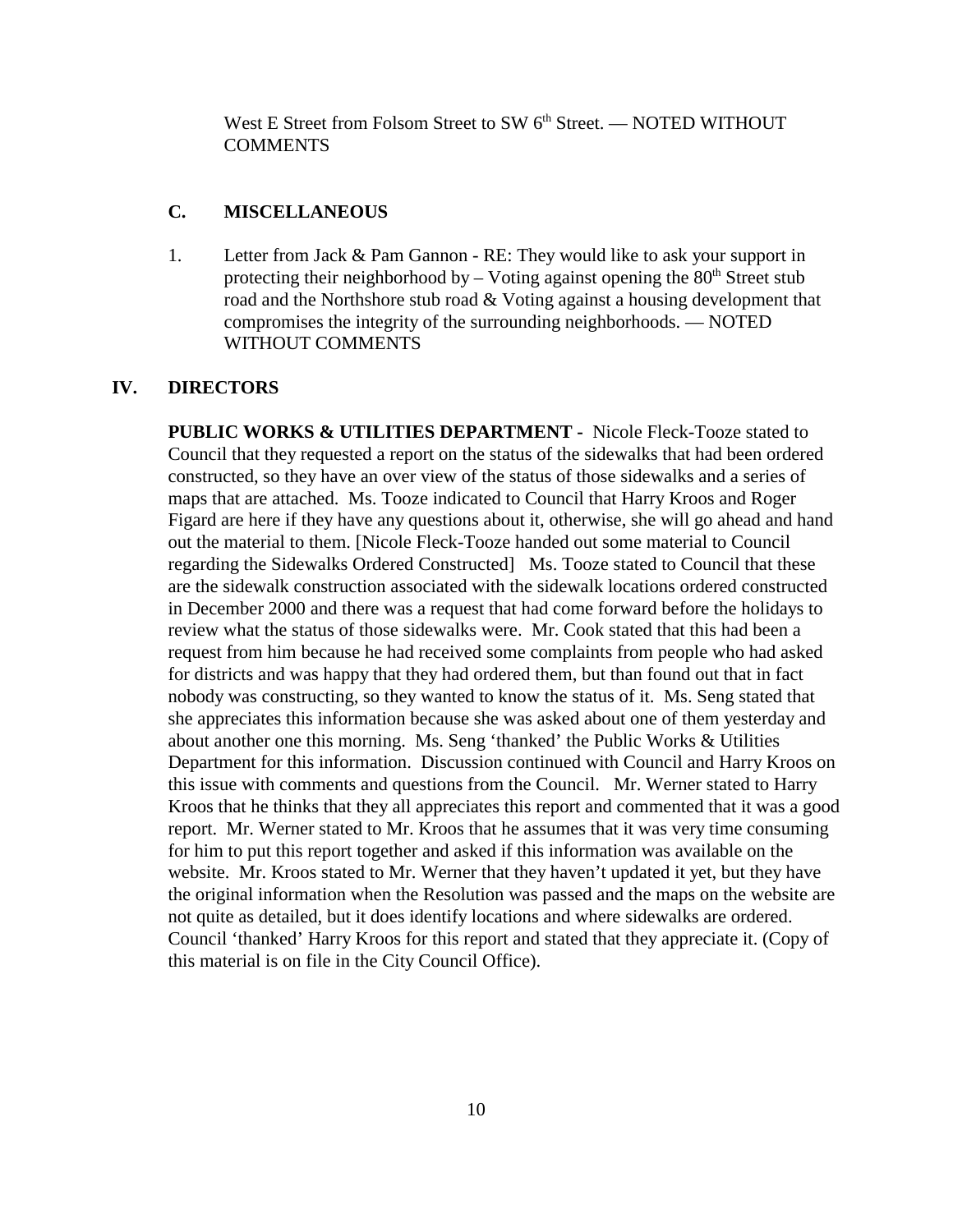### **V. CITY COUNCIL MEMBERS**

#### **TERRY WERNER**

Mr. Werner stated that he would like to ask Dana Roper about the video slot machines just to clarify once again, that if it is passed by the State and the voters what ability do they have to limit them in the State of Lincoln. Dana Roper stated to Mr. Werner probably darn little, depending on the language of the ordinance that's passed, that he doesn't know if there would be local options. Mr. Roper stated to Mr. Werner that they are not going to be able to try and permit different States, specifically to allow them everywhere. Mr. Roper stated to Mr. Werner that he is not sure what language is going to get on the ballot. Mr. Werner commented to Mr. Roper so their only hope is that they get some of the money. Mr. Roper stated to Mr. Werner either that or they can beat the issue.

#### **COLEEN SENG - NO COMMENTS**

#### **GLENN FRIENDT - NO COMMENTS**

#### **JONATHAN COOK**

Mr. Cook stated that on the Video Slot Legislation just to clarify it, asked if they are talking about any kind of video gambling machines. Mr. Cook asked if it would only be video slots, not video poker or what. Mayor Wesely stated to Mr. Cook that it would be all of that. Ms. McRoy stated to Mr. Cook that it would be like the slot machines in Omaha.

Mr. Cook stated that he would like to talk with Kathleen Sellman after the Director's Meeting today.

#### **JON CAMP**

Mr. Camp stated to Bruce Dart that he would like to 'thank' him and Scott Holmes for giving the time on the Tattoo Legislation and the rough draft, that he really appreciates it.

Mr. Camp stated to Dana Roper that on the Peddlers Legislation when they were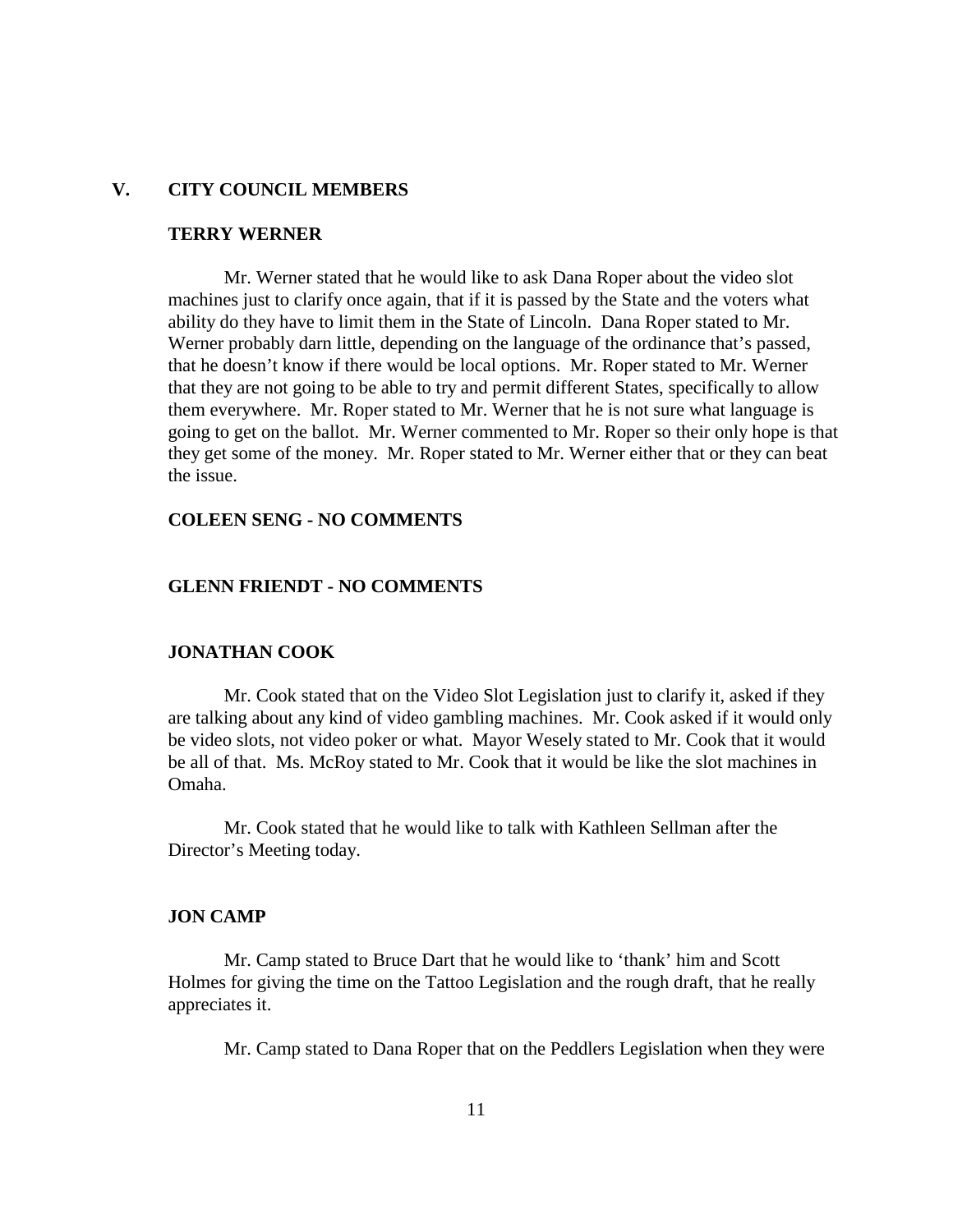talking about whether or not this would apply to somebody like "Schwan's" and he thought he was going to do some checking on it to see if it would apply to them. Mr. Roper stated to Mr. Camp that he thinks they should have a peddlers permit, that if they understand it correctly what they are actually doing, then they probably should have it. City Clerk Joan Ross stated to Mr. Roper what if they have an established route and commented the same with 'Avon'. Mr. Roper stated to Mr. Camp that they are still trying to talk to them about it. Mr. Camp stated to Mr. Roper okay.

Mr. Camp stated to Roger Figard that he doesn't know if this is his or not, but on the vacation of the small parcel in the Haymarket at  $7<sup>th</sup> \& ^{\circ}$  "P" Street, does it have anything to do with the "Creamery" building. Nicole Fleck-Tooze stated to Mr. Camp that she would have to take a look at it. Mr. Camp stated to Ms. Tooze if she could because there has been questions from people where there had been junk cars parked. Mr. Camp asked Mike Merwick if he knows something about this situation. Mike Merwick stated to Mr. Camp that they have been down there on the junk cars and the junk cars were taken out, but then the next week they had a complaint about something else and they went down there and there's nothing there. Mr. Merwick stated to Mr. Camp that they looked at it and they are going through there at least once a week and the Police are also looking at it and there's nothing there. Mr. Merwick stated to Mr. Camp that they took the junk cars out and moved them some place else, so he thinks the storage behind there as far as junk cars are gone. Mr. Merwick stated to Mr. Camp that he does have some trucks there that are perfectly licensed and perfectly legal to be parked there. Mr. Camp stated to Mr. Merwick okay. Mr. Camp stated to Ms. Tooze that may be she can get something back to them on the vacation of  $7<sup>th</sup>$  & "P" Street. Ms. Tooze stated to Mr. Camp that she will get some more information to him. Mr. Camp 'thanked' Ms. Tooze.

#### **KEN SVOBODA - NO COMMENTS**

#### **ANNETTE McROY - NO COMMENTS**

#### **VI. MEETING ADJOURNED AT 12:04 P.M.**